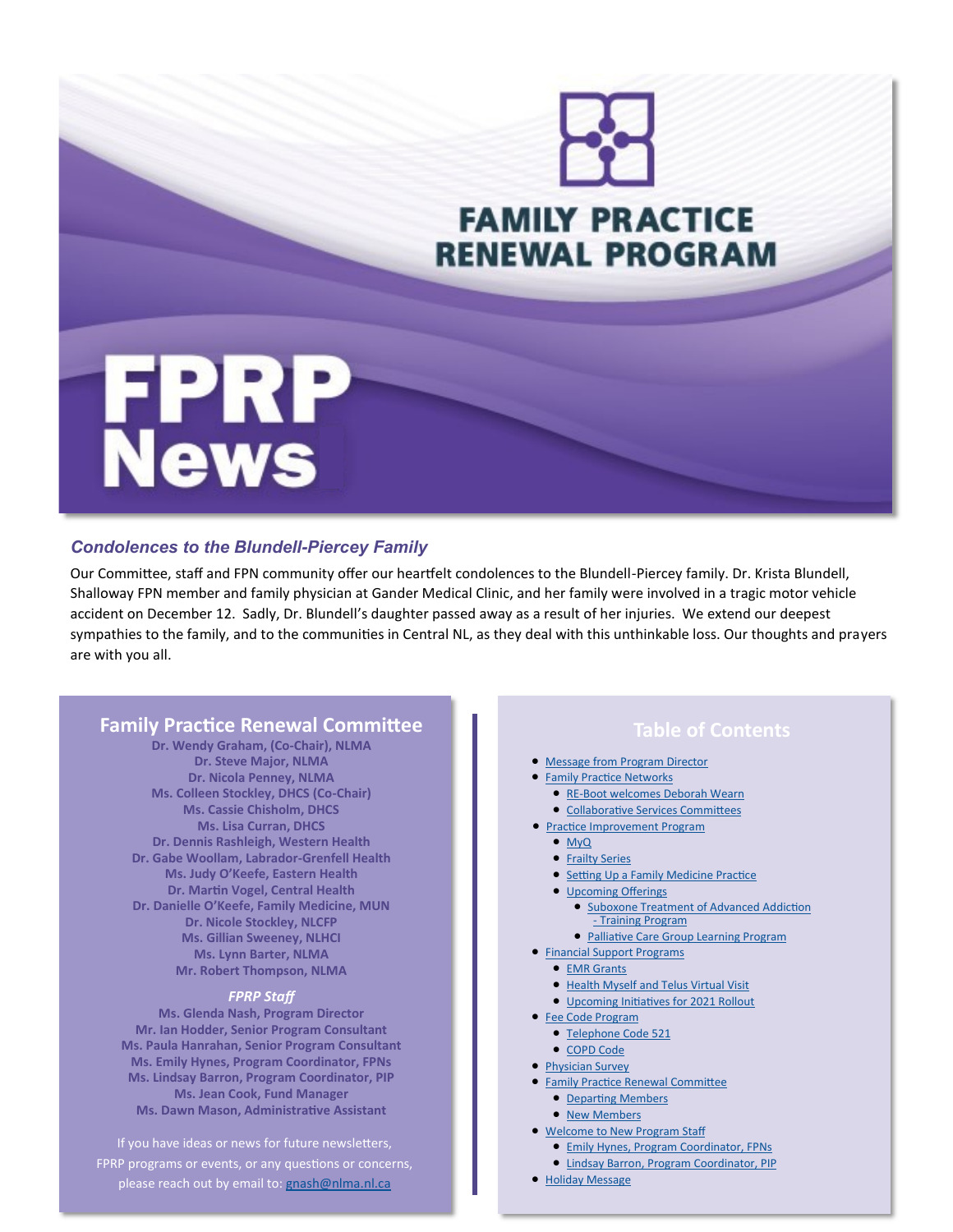# <span id="page-1-0"></span>**Program Director's Message**



Hello and welcome to FPRP's final newsletter for 2020!

As we come to the end of a difficult year, I would like to thank each and every one of you for your commitment to leadership and innovation in family practice, even in the midst of challenging times for you and your families. While adapting to new ways of caring for your patients, so many of you still found time to participate and take a leadership role in many of our program initiatives this past year.

Despite impacts of the pandemic, your engagement has allowed us to achieve significant milestones in 2020.

- This year, our Family Practice Networks (FPNs) have seen a growth of 60%, with a current membership of 378 physicians in four FPNs, with 34 family physicians in FPN leadership roles as Board Directors.
- Collaborative Services Committees (CSCs), important mechanisms in primary care reform, are now established within each FPN geographic area. Comprised of senior leadership from FPNs and Regional Health Authorities (RHAs), these Committees are making significant inroads in building collaborative relationships between family physicians and Health Authorities, to respond to primary health care needs of the community.
- MyQ was launched in June of this year. The MyQ program is a robust educational and support program, representing a comprehensive approach to building a culture of quality improvement in family practice.
- Frailty 1 and 2, clinical education programs focused on care of the older adult, with 260+ attendees across 5 offerings to date, have received overwhelmingly positive feedback from participants relating to increase of clinical knowledge, practical relevance to practice, and improving care of older adults.
- Expected to launch in the first half of 2021, FPRP is working on the development of an educational and support program for family physicians starting a new practice in Newfoundland and Labrador, moving from one practice to another within the province, or transitioning from active practice to retirement.
- The Virtual Care Training Program was offered in July with 81 registrants, including 45+ physicians. The program was designed for physicians and clinic staff to work together to implement new virtual care processes during the COVID-19 pandemic.
- The Fee Code Program has seen a 50% increase in members from this time last year, now at 249 fee-for-service family physician registrants. The COPD code is expected for release in early 2021, in coordination with our COPD group learning program offering.
- Various financial support programs were rolled out this year, to assist physicians in adoption of technology for better functionality in their clinics, including grants to support the adoption of the Electronic Medical Record (EMR), virtual care technology, and other functionality to improve clinic processes.
- Development work has begun on an FPN Innovation Fund. This fund will provide project grant funding for one-time innovative FPN initiatives, with expected rollout in the first half of 2021.

In 2021, the Family Practice Renewal Committee looks forward to developing a strategic plan for 2021-2023, to ensure our priorities reflect the evolving priorities of our family physician community and the needs of your patients.

Our Committee members and program staff commend you all for your unwavering displays of resilience this past year. We look forward to a new, and better, 2021. Our wish for you is a restful and happy holiday season for you and your families. See you in the new year!

#### *Glenda Nash, Program Director, FPRP*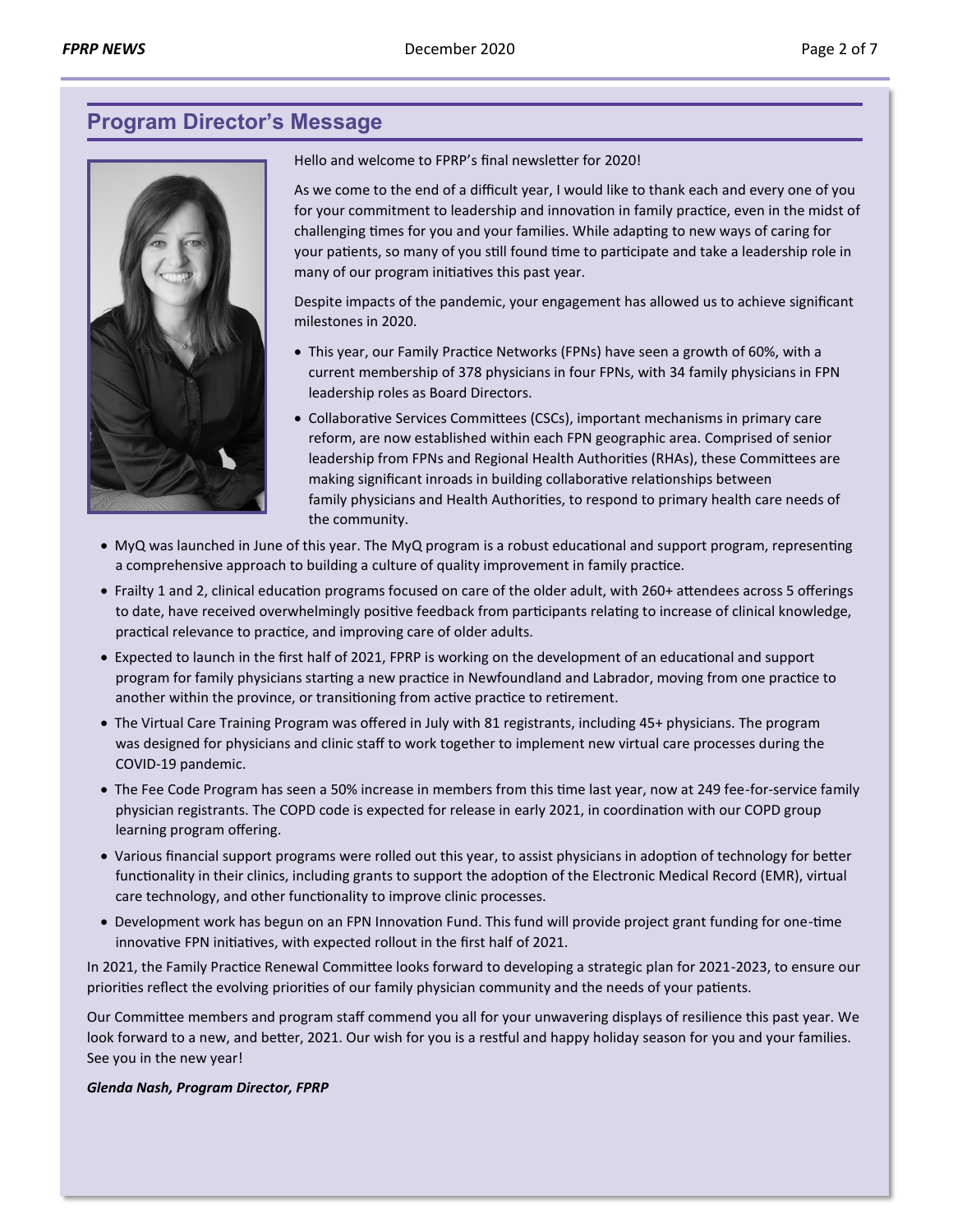# <span id="page-2-0"></span>**Family Practice Networks**

Currently, our 378 FPN members represent approximately 64% of fee-for-service and 31% of salaried physicians. A priority for 2021 will be improving our engagement with salaried physicians across the province.

Our FPNs are working hard on priority areas and have made significant progress. Current FPN priorities include physician recruitment and retention, locum programs, physician health and wellness, physician to physician support networks, EMR and informatics, expansion of family physician training sites, continuing professional development, physician professional satisfaction, supports for new grads, and working collaboratively with the RHAs to improve access to health services.

If you have not already done so, please consider signing up as an FPN Member. Our goal is to achieve 100% registration so all family physicians have access to the multiple benefits of FPN membership, including:

- access to a support network of colleagues;
- improved communication and collaboration with your RHA on patient care issues;
- coordinated communication and collaboration with the NLMA;
- periodic access to practice support grants (such as the [EMR Grants](http://familypracticerenewalnl.ca/wp-content/uploads/2020/01/2020.01.30_Financial_support_for_family_medicine_EMR_users_enrolled_in_eDOCSNL.pdf) and [Health Myself](http://familypracticerenewalnl.ca/2020/10/02/healthmyselfandtelusemrvirtualvisit/) offers);
- a collective voice on issues;
- improved access to Continuing Medical Education (CME); and
- other opportunities to become directly involved with activities and projects to improve patient care.

Registration is voluntary, there is no membership fee, and your level of participation is completely up to you. We have recently made registration very easy with a simple online membership form that takes only a few moments to complete.

To find out more about each FPN, and/or to complete an application for membership, please visit the respective FPN pages on our website: [Long Range,](http://familypracticerenewalnl.ca/family-practice-networks/long-range-fpn/) [Shalloway,](http://familypracticerenewalnl.ca/family-practice-networks/shalloway-fpn/) [Endeavor,](http://familypracticerenewalnl.ca/family-practice-networks/endeavor-fpn/) and RE-[Boot.](http://familypracticerenewalnl.ca/family-practice-networks/re-boot-fpn/) Each FPN also has its own newsletter, in which you will hear specific news relevant to your own network.

#### *RE-Boot FPN welcomes Deborah Wearn*



The FPRP is pleased to welcome Deborah Wearn as Executive Director for the RE-Boot FPN, covering Rural Eastern NL. Deborah has significant community leadership experience, most recently in her role as Executive Director for the Canadian National Institute for the Blind (CNIB) NL, leading the organization through a shift in mandate as a service delivery organization, working with many provincial stakeholders. Deborah's academic background includes a Master of Employment Relations (Memorial University of Newfoundland) and Bachelor of Applied Science, Hons Child Studies (University of Guelph). Beyond her leadership roles in the non-profit sector, Deborah has made volunteer contributions with the Community Fund Application Review Committee, United Way of NL, and as Director of the Community Foundation of NL Board of Directors. We look forward to working with Deborah in the months and years ahead!

#### *Collaborative Services Committees*

Collaborative Services Committees (CSCs) are now established within each FPN geographic area as important mechanisms in primary care reform. Comprised of senior leadership from FPNs and RHAs, these Committees are making significant inroads in building collaborative relationships between family physicians and Health Authorities, to respond to primary health care needs of the community. Current CSC priorities under discussion across the province include improvement of shared care opportunities, increased information sharing between RHAs and FPNs, improving care of older adults and long -term care patients, supporting mental health and addictions needs, pilot projects such as a minor procedures project, Opioid Hub and Spoke development, collaborative teams, aligning in-hospital services with outpatient needs, and reducing consultant referral wait times.

To learn more about the work of the CSC in your area, please stay tuned to communications from your local FPN.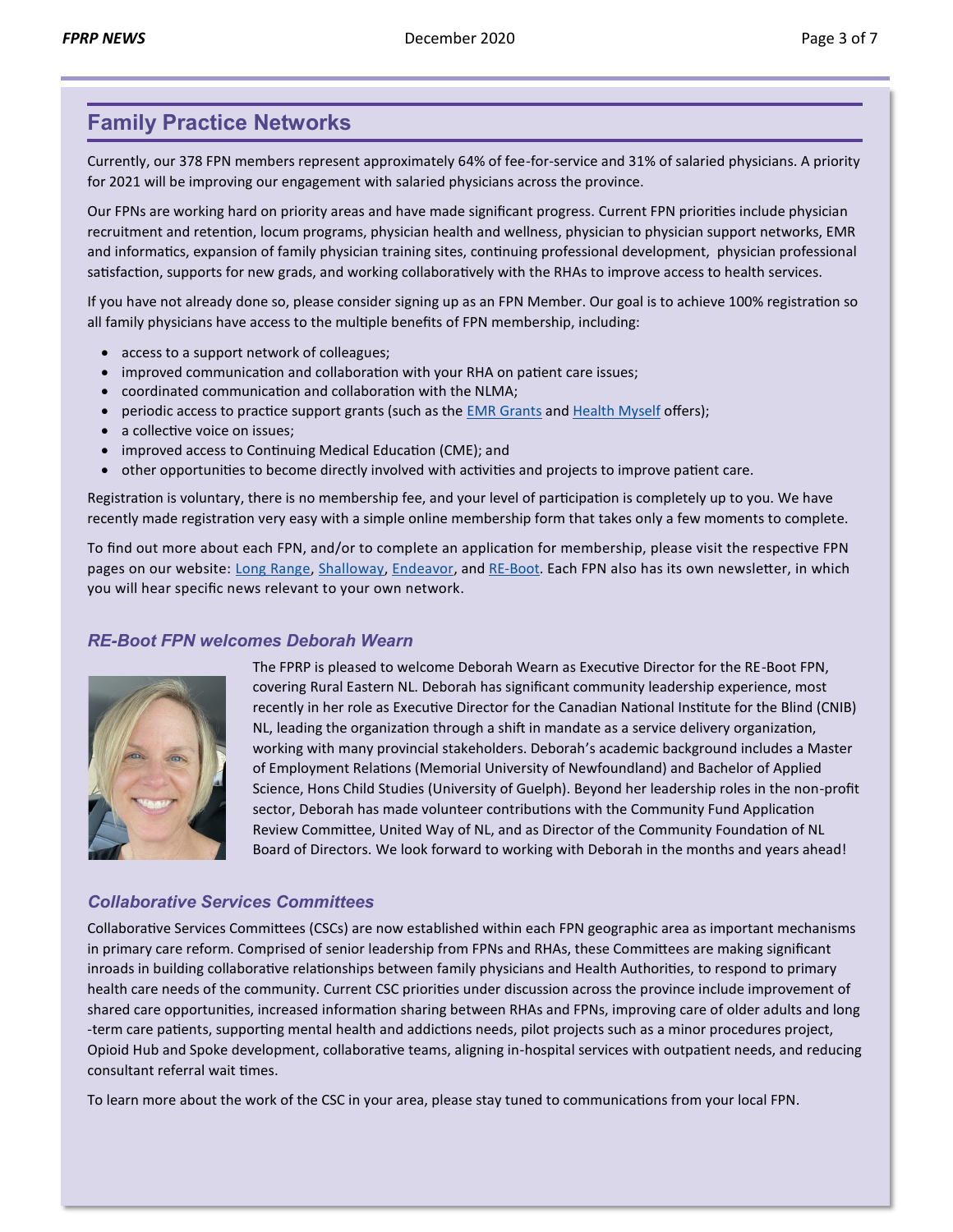# <span id="page-3-0"></span>**Practice Improvement Program**

#### *MyQ*

MyQ is a quality improvement program designed to help family physicians and their clinic teams make changes that have a significant impact in improving physician, staff, and patient experience. Based on best practices, FPRP has teamed up with local and national partners to offer family physicians a variety of quality improvement opportunities.

MyQ consists of a series of learning options including Self-Directed Learning, Facilitated Mini Programs, an intensive 12 month Group Expedition series, and the MyQ Physician Network, all designed to meet the varying needs of family physicians and clinic staff.

Please click [here](http://familypracticerenewalnl.ca/wp-content/uploads/2020/12/MyQ.pdf) to learn more about and/or register for each of these options.

#### *Frailty Series*

*["](#page-3-0)In the 43 years I have been a physician in this province, I have never known a CME event that has consistently produced such high attendance. This is really good utilization of primary health care funding" -* Dr. Roger Butler, CCFP (COE), FCFP

The Frailty series continues to draw large numbers, with 260+ attendees across five offerings to date.

Please click [here](http://familypracticerenewalnl.ca/wp-content/uploads/2020/12/Frailty_Series.pdf) to learn more about past and planned offerings of the Frailty program.

#### *Setting Up a Family Medicine Practice*

FPRP has partnered with Memorial University's Office of Educational and Professional Development (OPED) for the development and implementation of a robust educational and support program for family physicians starting a new practice in the province, moving from one practice to another within the province, or transitioning from active practice to retirement. Now in the development phase, initial offerings are planned for the spring of 2021.

Click [here](http://familypracticerenewalnl.ca/wp-content/uploads/2020/12/Setting_Up_a_Family_Practice.pdf) for more information on Setting Up A Family Medicine Practice.

#### *Upcoming Offerings*

#### *Suboxone Treatment of Addiction—Advanced Training Program*

The FPRP will be offering a Suboxone Treatment of Addiction Advanced Training Program in January of 2021. This CME session will be held on Monday, January 25 and Wednesday, January 27, 2021, from 7 to 9:30 pm. Dr. Peter Barnes, Dr. Stephen Darcy and Dr. Bruce Hollett will offer an engaging learning session. Please click [here](http://familypracticerenewalnl.ca/wp-content/uploads/2020/12/Suboxone_Treatment_of_Addiction.pdf) for more details.

#### *Palliative Care Group Learning Program*

The topic of palliative care is a high need area for family physician education and supports, given the patient demographics in NL. Work has now begun on the development of an educational program for Palliative Care by a group of family physician leaders across the province. More information to come in 2021.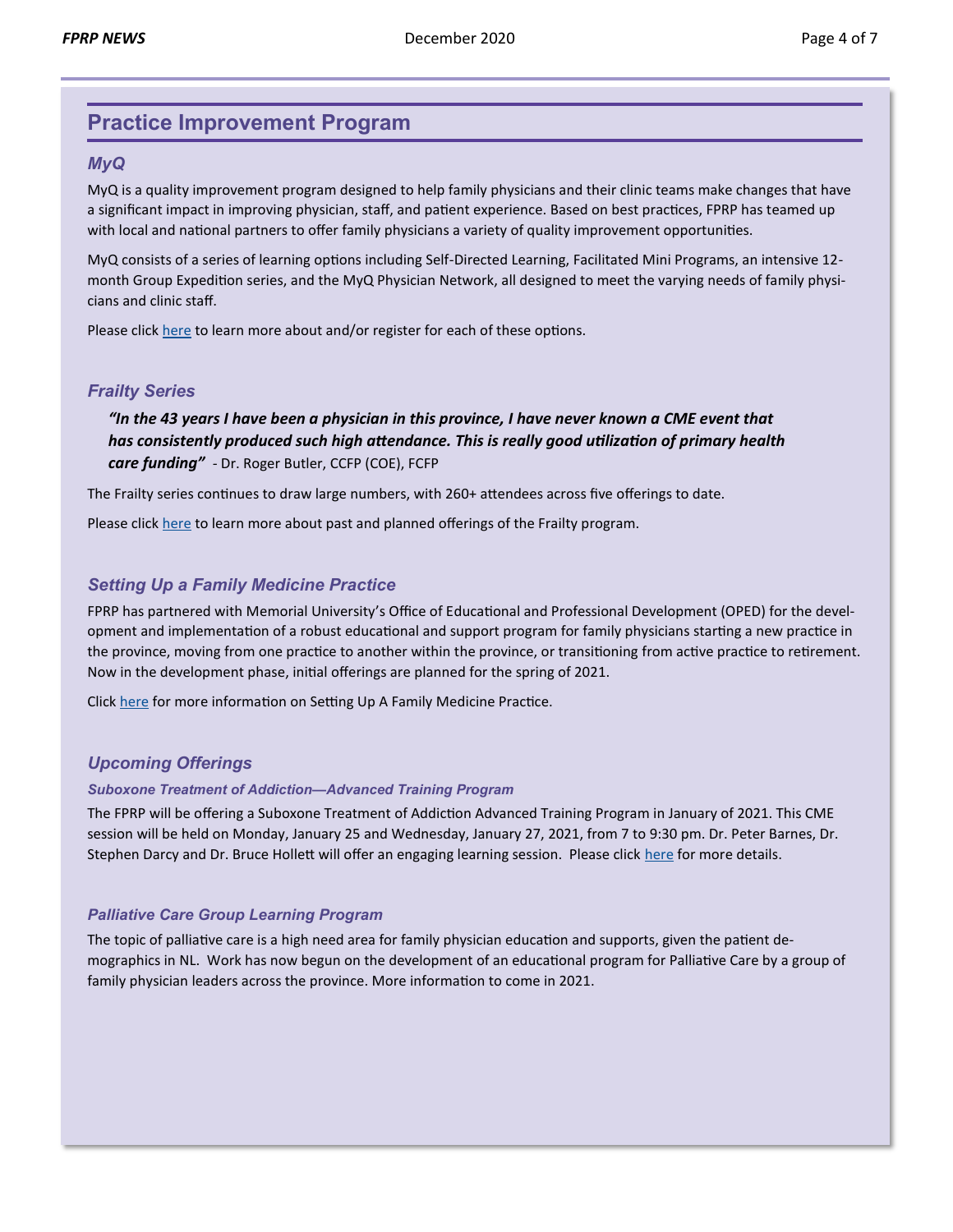### <span id="page-4-0"></span>**Financial Support Programs**

This year, FPRP rolled out several initiatives to support family physicians in the adoption of enhanced technology to improve functionality within their clinics.

#### *EMR Grants*

The EMR Subscription Grant provides one "free" year subscription to FPN Med Access users, while the EMR Installation Grant provides one-time funding to offset costs of implementing EMR (Note: To access the Installation Grant, family physicians must be the physicians who originally implemented the EMR in the practice.). To avail of this offer, the deadline to enroll with eDOCSNL or sign an Expression of Interest Form is **December 31, 2020**. Please click [here](http://familypracticerenewalnl.ca/wp-content/uploads/2020/01/2020.01.30_Financial_support_for_family_medicine_EMR_users_enrolled_in_eDOCSNL.pdf.) for more information.

#### *Health Myself and Telus Virtual Visit*

A combined FPRP/TELUS offer of 18 months free subscription including setup fees was rolled out in July to FPN members using Med Access. Subscriptions covered the Health Myself Patient Portal and TELUS EMR Virtual Visit. Please note the deadline for sign-up is Dec 31, 2020. Click [here](http://familypracticerenewalnl.ca/2020/10/02/healthmyselfandtelusemrvirtualvisit/) for more information on this offer.

#### *Upcoming Initiatives for 2021 Rollout*

FPRP continues to work on development of financial support programs for rollout in 2021; these include:

- A Technology Fund, providing fee-for-service FPN family physicians with a set dollar allocation to apply towards enhancing EMR and broader technology functionality in the family practice setting.
- A one-year subscription for Up to Date, an evidence-based clinical decision support tool.
- An application-based equipment subsidy program for family physicians to access equipment subsidies.
- A Continuing Professional Development Fund for priority issues as identified by the FPNs and the CSCs.

### **Fee Code Program**

#### *Telephone Code 521*

In response to the COVID-19 pandemic, the annual cap on the FPRP Telephone Code (Code 521) was temporarily lifted, effective March 18, 2020**.** This change was made in response to the quickly evolving pandemic situation as a temporary mechanism to allow fee-for-service family physicians to bill for telephone visits without a restriction on maximum annual units. The annual maximum of 225 units for Code 521 was reinstated, effective **October 15, 2020**. As communicated, billings during the unrestricted period (March 18, 2020 to October 14, 2020) are not counted towards the annual maximum. Given that the new billing year came into effect during this period, all fee-for-service physicians registered in the FPRP Fee Code Program are eligible to bill the full 225 units from October 15, 2020 to March 31, 2021 (end of 2020/21 billing year).

The reinstatement of the cap comes partly as a result of the recent announcement extending the availability of the Pandemic Virtual Care Assessment (PVCA) code for family physicians beyond October 1, 2020, a temporary fee for virtual care provided to physicians during the coronavirus pandemic, which can be billed for assessments delivered by telephone or video conferencing (see [MCP Newsletter 20](https://www.gov.nl.ca/hcs/files/20-12-Extension-of-PVCA-and-PVCCC-codes-FINAL.pdf)-12). The decision to reinstate the 521 cap also reflects the temporary nature of the lifting of this restriction as a rapid response to the COVID situation.

*(cont'd on next page)*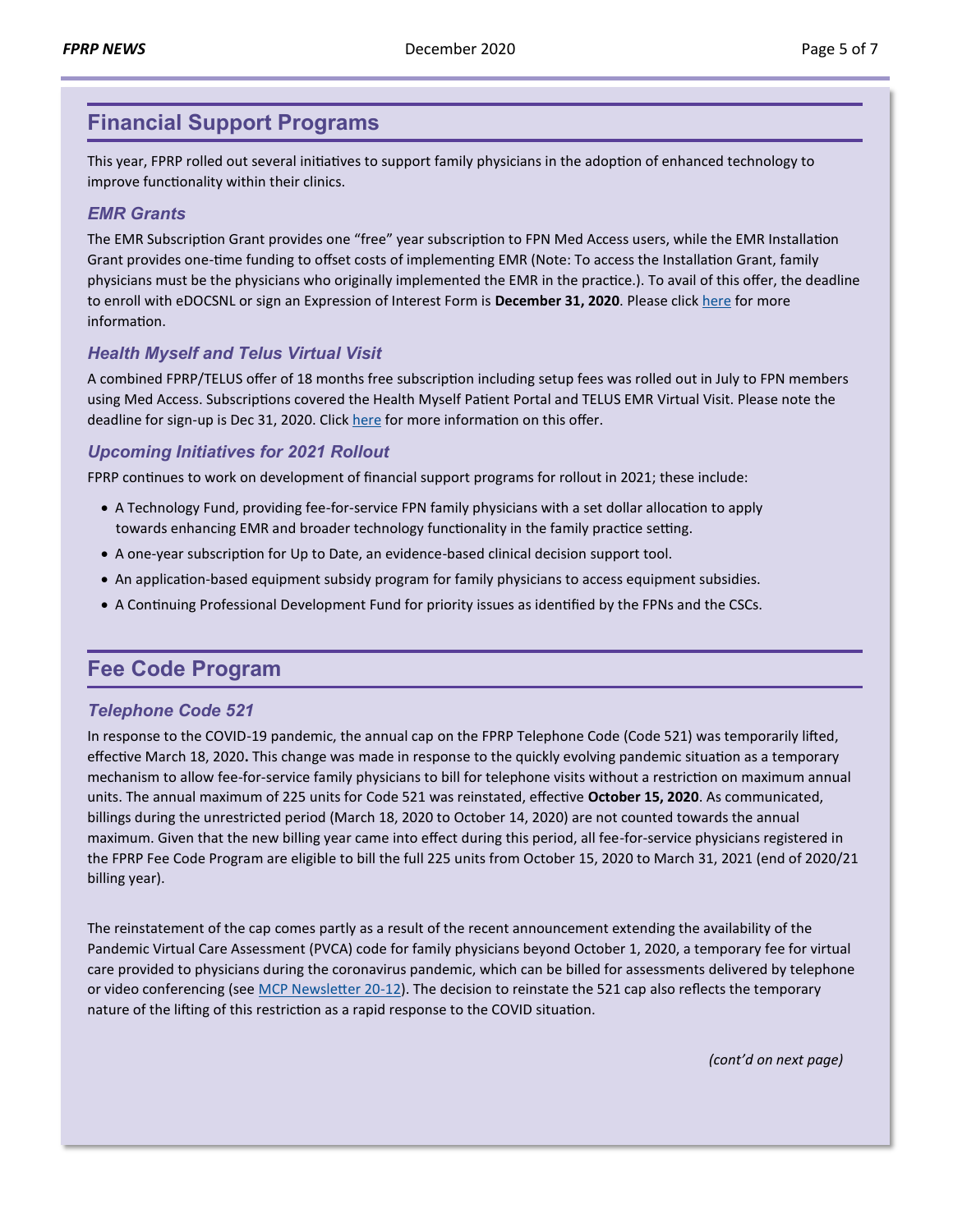# <span id="page-5-0"></span>*Fee Code Program (cont'd)*

#### *COPD Code*

A new FPRP billing code for enhanced care of patients with COPD has been delayed due to the pandemic. The new code will be launched in Winter 2021, in coordination with a new group learn program on Comprehensive Management of COPD for the Family Physician, led by Drs. Roxanne Cooper and Gokul Vidyasankar. Please stay tuned for more details in the new year.

**Please note the combined annual billing value for all three FPRP fee codes (Shared Care, Telephone and COPD) will be \$13,250***.* **If you are not already registered in the Fee Code Program, please click [here.](http://familypracticerenewalnl.ca/forms/fee-code-registration/)** 

### **Physician Survey**

We are inviting anyone who has not already done so to complete our survey about your experiences with the **Family Practice Renewal Program** (FPRP). The survey is being conducted by FPRP in collaboration with the Newfoundland and Labrador Centre for Health Information. Information gathered will assist in evaluating and improving FPRP and its associated programs, and will inform the strategic planning process. You can access the survey by clicking [here.](https://www.surveymonkey.com/r/FPRPSurvey2020)

# **Family Practice Renewal Committee**

#### *Departing Members*

This year, our Management Committee said goodbye to two key members: Dr. Annette McCarthy (Family Physician, Bay Bulls, NLMA Physician Representative) and Ms. Colleen Simms (Assistant Deputy Minister, Department of Health and Community Services).

As a committee member since day one, Dr. McCarthy has made tremendous contributions to our success, from our beginning in 2016, to our continued progress this past year. As the new FPN Board Chair for the Endeavor Family Practice Network, we look forward to her leadership and continued critical role in FPRP growth.

As FPRC Co-Chair since 2019, Ms. Simms has been committed to FPRP's continued evolution and growth, yielding significant progress to the practice of family medicine in Newfoundland and Labrador, and indeed to primary care renewal generally. We wish Colleen the very best in her retirement.

We sincerely appreciate the hard work and continued commitment of our members to the values and mission of family practice renewal in NL.

#### *New Members*

We were pleased to welcome several new members to FPRC in 2020. The addition of new members representing the NL College of Family Physicians, Memorial University's Discipline of Family Medicine, and the Newfoundland and Labrador Centre for Health Information indicates the critical importance of partnerships with our key system stakeholders. We look forward to having the perspective of all our new members at the FPRC table, informing our evolving priorities and future growth. We extend a warm welcome to:

Dr. Nicola Penney, Family Physician, Corner Brook, NLMA Representative Ms. Colleen Stockley, Assistant Deputy Minister, Dept. of Health and Community Services, Co-Chair Ms. Lisa Curran, Director, Medical Services, Dept. of Health and Community Services Dr. Danielle O'Keefe, Chair, Discipline of Family Medicine, MUN Dr. Nicole Stockley, Director of External Engagement, NL College of Family Physicians Ms. Gillian Sweeney, Vice-President, Clinical Information Programs & Change Leadership, NLCHI